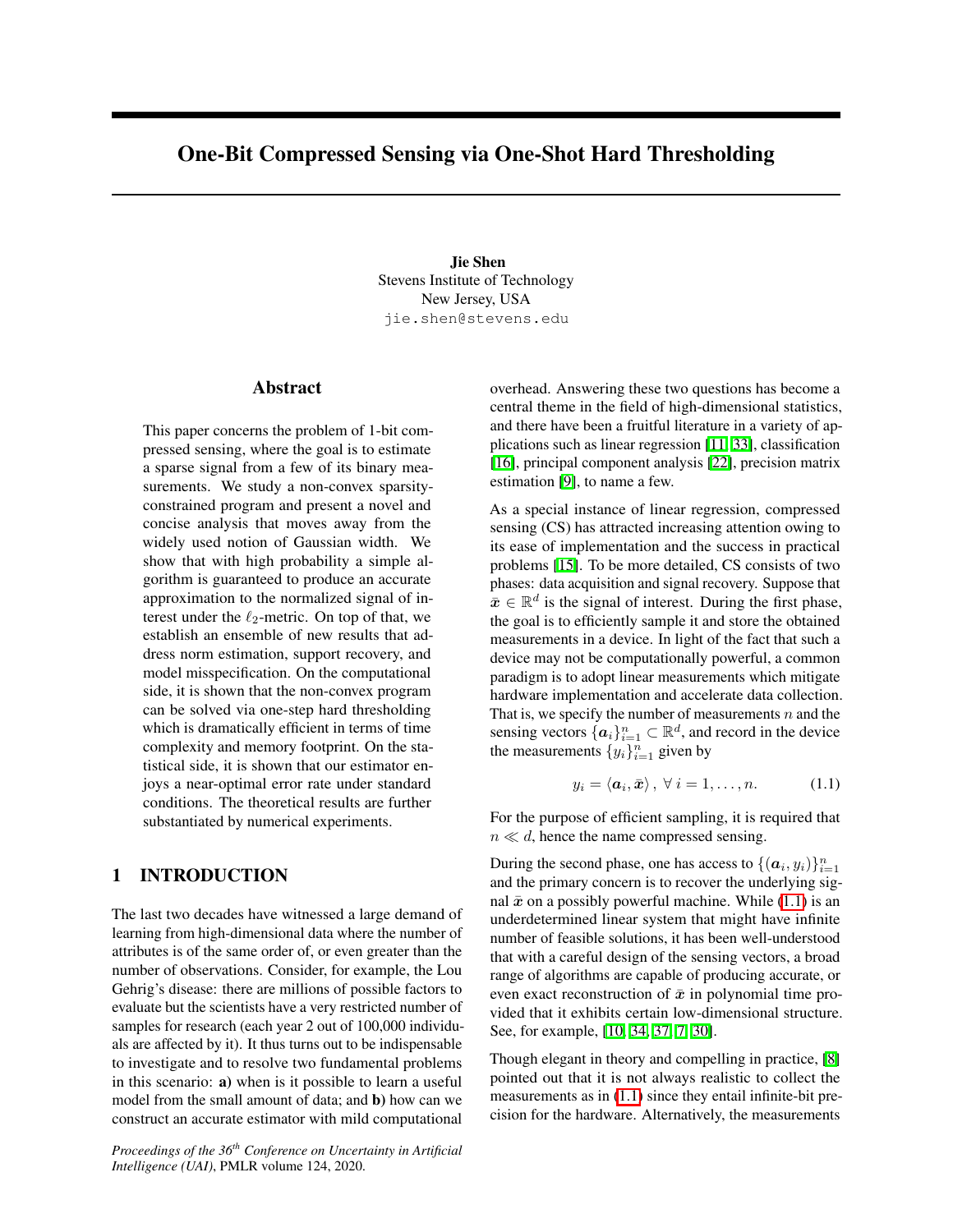are often quantized into finite bits and in the extreme case, only the sign patterns are retained:

<span id="page-1-0"></span>
$$
y_i = sign\left(\langle \boldsymbol{a}_i, \bar{\boldsymbol{x}} \rangle\right), \ \forall \ i = 1, \dots, n. \qquad (1.2)
$$

The problem of recovering  $\bar{x}$  from its binary measurements is referred to as 1-bit compressed sensing, and it bears the potential of savings of physical storage as long as accurate estimation in the 1-bit setting does not require significantly more measurements [\[20\]](#page-8-7). Note that as the sign function absorbs the magnitude of  $\bar{x}$ , we can only hope to reconstruct the direction  $\bar{x}/\|\bar{x}\|$  in general. In this light, the research lines can be roughly divided into three spaces: (a) sparse approximation, i.e. identifying the direction; (b) norm estimation, i.e. evaluating the norm with extra information; and (c) support recovery, i.e. determining the position of the non-zero entries of  $\bar{x}$ .

Sparse Approximation. Perhaps surprisingly, it was provably shown in [\[24\]](#page-9-5) that by seeking a global optimum of  $\ell_1$ -norm constrained programs, it is possible to reliably recover the underlying normalized signal with as many observations as in the standard model  $(1.1)$ . However, it comes up with a computational issue when optimizing the programs over large-scale data sets. From a technical perspective, since the programs are not strongly convex, only a sublinear convergence rate is guaranteed for projected gradient descent  $[23]$ . In other words, one has to run the algorithm for a considerable number of iterations in order to attain the optimum. Therefore, a large body of works were dedicated to investigating alternative programs that are endowed with closed-form solutions, which naturally rules out the trouble of slow convergence. For instance, [\[45\]](#page-9-7) considered optimizing an  $\ell_1$ -norm penalized function which is exactly the Lagrangian function of the program in [\[24\]](#page-9-5). Interestingly, with the slight modification, it was shown that a simple element-wise thresholding on a certain vector gives even better error rate. Yet, for the sake of accurate recovery, one has to search for a proper regularization parameter which itself could be expensive. In particular, specifying a large value for it will result in trivial statistical guarantee whereas a small value will lead to a trivial solution (i.e. a zero vector). **[\[19\]](#page-8-8)** illustrated that one can derive closed-form solutions for other sparsity-regularized programs such as smoothly clipped absolute deviation penalty  $[17]$ , minimax concave penalty  $[44]$ , and  $\ell_0$ -norm (that counts the number of non-zeros of a vector). Unfortunately, no statistical guarantee was established in that work.

Norm Estimation. While it seems implausible to evaluate the norm of  $\bar{x}$  under the 1-bit setting, a number of recent works asserted that the premise quickly changes under extra conditions. For example,  $[21, 5]$  $[21, 5]$  $[21, 5]$  concurrently showed that by manually adding Gaussian noise before quantization, one may estimate the magnitude by solving an augmented program that incorporates the noise information. This idea was further utilized to deal with heavy-tailed sensing vectors in [\[14\]](#page-8-11).

Support Recovery. Parallel to the line of estimating the direction of the signal, a plethora of works examined the problem of recovering the support set. In statistics, it is also known as variable selection or feature selection [\[33,](#page-9-0) [38\]](#page-9-10). Note that support recovery sheds light on sparse approximation in that once the support is identified, we can safely eliminate the irrelevant features and apply standard tools from regression theory (that has a rich literature). Unfortunately, it is typically more challenging to establish theoretical guarantee in this space even under the standard CS model  $[41, 28, 29]$  $[41, 28, 29]$  $[41, 28, 29]$  $[41, 28, 29]$  $[41, 28, 29]$ . In the regime of 1-bit CS,  $[18, 1]$  $[18, 1]$  $[18, 1]$  presented a set of impressive results based on a new family of sensing vectors that move away from the standard Gaussian. The data acquisition is computationally more demanding though.

### 1.1 OUR CONTRIBUTIONS

In this paper, we propose to study a sparsity-constrained non-convex program for the 1-bit CS problem. We first demonstrate that the global optimum can be computed by a simple hard thresholding operator (to be defined) which is computationally efficient. More importantly, the solution is proved to have a near-optimal approximation error rate to the direction of  $\bar{x}$ . We develop novel analysis showing that the approximation error is controlled by two factors: one is independent of the signal structure while the other is entirely determined by it. On top of that, we provide theoretical justification that our estimator recovers the support set of  $\bar{x}$ , can be tailored to offer an accurate estimation of the magnitude of  $\bar{x}$ , and is resilient to model misspecification. Namely, even when we feed an inappropriate parameter to the program, our estimate still exhibits favorable performance.

## 1.2 RELATED WORKS

The 1-bit CS problem is closely related to learning halfspaces – a central object of study in learning theory [\[35\]](#page-9-14). In compressed sensing, there is an additional structural assumption that the halfspace is embedded in a highdimensional space, and at the heart of CS is leveraging such prior knowledge for improved sample complexity. In view of the connection to learning theory, a surge of recent works are devoted to understanding their interplay. For example, active learning is a long-established research field in learning theory, which attempts to mitigate the human labor for data annotation by actively querying the labels  $\left[4, 40, 42, 43, 31\right]$  $\left[4, 40, 42, 43, 31\right]$  $\left[4, 40, 42, 43, 31\right]$  $\left[4, 40, 42, 43, 31\right]$  $\left[4, 40, 42, 43, 31\right]$  $\left[4, 40, 42, 43, 31\right]$  $\left[4, 40, 42, 43, 31\right]$  $\left[4, 40, 42, 43, 31\right]$  $\left[4, 40, 42, 43, 31\right]$ . Similar ideas are also explored in CS, known as adaptive sensing  $[3, 5]$  $[3, 5]$ .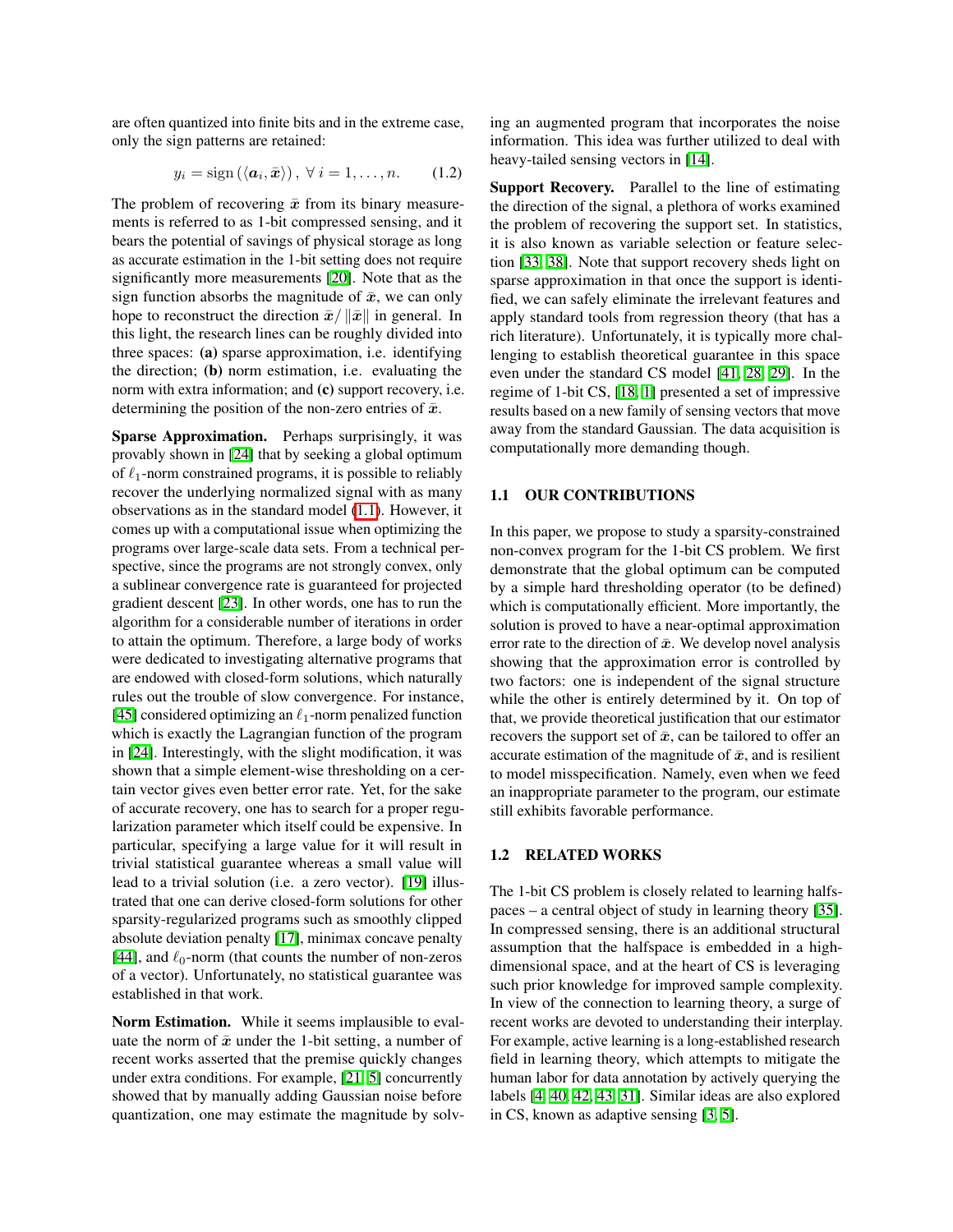It is also worth mentioning that one can expand the observation model  $(1.2)$  to 1-bit matrix completion that has found successful applications in social networks. For example, in recommender systems we can construct an incomplete data matrix where each observed entry represents the preference (like or dislike) of a user to an item  $[12, 39]$  $[12, 39]$  $[12, 39]$ . The goal is to predict the missing entries and to recommend items that are potentially interesting for the customers. The statistical guarantee for this problem has been established in a series of appealing works  $[6, 27]$  $[6, 27]$  $[6, 27]$ .

Notation. We use bold lowercase letters such as *v* to denote a column vector. Its *i*th element is denoted by  $v_i$ . There are three norms that will be involved for a vector  $v \in \mathbb{R}^d$ : the  $\ell_2$ -norm  $\|v\| := \sqrt{v_1^2 + \cdots + v_d^2}$ , the  $\ell_1$ -norm  $\|\mathbf{v}\|_1 := |v_1| + \cdots + |v_d|$ , and the  $\ell_{\infty}$ -norm  $||v||_{\infty} := \max_{1 \leq i \leq d} |v_i|$ . We write the number of nonzero elements in *v* as  $||v||_0$ , and with a slight abuse of terminology we call it  $\ell_0$ -norm<sup>1</sup>.

For a finite set *S*, its cardinality is denoted by  $|S|$ . The index set of the non-zero elements of a vector  $v \in \mathbb{R}^d$  is called the support set, and is denoted by supp  $(v)$ . We write the index set of the top *k* elements (in magnitude) as supp  $(v, k)$  with ties being broken lexicographically.

We reserve  $\bar{x}$  for the *s*-sparse target signal that we hope to estimate. We also reserve the upright capital letter C and its subscript variants such as  $C_0$  and  $C_1$  for absolute constants, whose values may change from appearance to appearance. For two scalars *a* and *b*, we write  $a = O(b)$ if  $a \leq C \cdot b$ ; and we write  $a = \Omega(b)$  if  $a \geq C \cdot b$ .

**Overview.** In Section  $\overline{2}$ , we elaborate the problem setup of 1-bit compressed sensing. The primary theoretical results and the comparison to the prior works are developed in Section  $\overline{3}$ , and Section  $\overline{4}$  presents useful extensions of our main results. In Section  $\sqrt{5}$  we provide empirical evidence to support our analysis. Section  $\overline{6}$  concludes the paper and all the proof details are deferred to the Appendix (see the supplementary material).

# <span id="page-2-1"></span>2 PRELIMINARIES

Let  $\bar{x} \in \mathbb{R}^d$  be the *s*-sparse signal of interest. For now, we presume without loss of generality that it has unit  $\ell_2$ -norm. While our concentration is on the 1-bit CS problem  $(1.2)$ , we begin our discussion with a more general observation model: for each measurement  $y_i \in \{-1, 1\}$ , instead of treating it as being generated from a deterministic mapping through the sign function, we consider

<span id="page-2-3"></span>
$$
\mathbb{E}[y_i | \boldsymbol{a}_i] = \theta_i (\langle \boldsymbol{a}_i, \bar{\boldsymbol{x}} \rangle), \ \forall \ i = 1, \ldots, n, \qquad (2.1)
$$

where the mapping functions  $\theta_i(\cdot) \in [-1, +1]$ . Note that under the observation model  $(1.2)$ ,  $\theta_i(\cdot)$  is exactly the sign function. It is worth mentioning that our model  $(2.1)$  is more general than the one considered in prior works [24], [21,](#page-9-9) [25\]](#page-9-21), since we allow different mapping function for different sample, i.e.  $\theta_i$  can be mutually distinct.

## 2.1 THE NON-CONVEX ESTIMATOR

In order to recover  $\bar{x}$ , we consider the estimate  $\hat{x}$  that is a global optimum of the following program:

<span id="page-2-4"></span>
$$
\max_{\bm{x}\in\mathbb{R}^d} \bm{y}^\top \bm{A}\bm{x}, \quad \text{s.t. } \|\bm{x}\|_0 \leq k, \ \|\bm{x}\| = 1, \qquad (2.2)
$$

where  $\mathbf{y} = (y_1, \ldots, y_n)^\top$  and  $\mathbf{A} = (\mathbf{a}_1, \ldots, \mathbf{a}_n)^\top$ . The two constraints accommodate our prior knowledge on the signal  $\bar{x}$ , and the objective function seeks for a maximum correlation between the input and output of  $\theta_i(\cdot)$ . We recall that  $\bar{x}$  is *s*-sparse. The integer  $k > 0$  serves as the only parameter in our estimator, and we need to tune it in practice. Ideally, *k* plays as an upper bound on the true sparsity *s*, which indicates that our estimator is unbiased, i.e. the true signal is contained in the feasible set. Once the condition is violated, we say the model is misspecified which needs a particular treatment (see Section  $\overline{4.3}$ ).

The optimal solution of the program  $(2.2)$  can be obtained by simple algebraic calculation. Define the hard thresholding operator as follows:

$$
\mathcal{H}_{k}\left(\boldsymbol{z}\right) := \underset{\boldsymbol{u} \in \mathbb{R}^{d}, ||\boldsymbol{u}||_{0} \leq k}{\arg \min} ||\boldsymbol{u} - \boldsymbol{z}||. \tag{2.3}
$$

We have the following computational result whose proof is given in Appendix  $[A,1]$ 

<span id="page-2-5"></span>**Proposition 2.1.** *The global optimum*  $\hat{x}$  *of the program* [\(2.2\)](#page-2-4) *is given by*

$$
\hat{\boldsymbol{x}} = \frac{\mathcal{H}_k(\boldsymbol{v})}{\|\mathcal{H}_k(\boldsymbol{v})\|}, \text{ where } \boldsymbol{v} := \boldsymbol{A}^\top \boldsymbol{y}.
$$

Computational Cost. The time complexity of calculating  $A^{\dagger}y$  is  $O(dn)$ , and applying the hard thresholding costs  $O(k \log d)$  since the *k*-sparse vector  $\mathcal{H}_k(z)$  can be efficiently computed by first sorting the elements of *z* in their magnitude, and then retaining the top *k* of them. Therefore, the total running time is  $O(dn)$  given that *n* is always greater than *k* log *d* in compressed sensing.

# <span id="page-2-2"></span>3 MAIN RESULTS

We now move on to present the statistical estimation error under standard conditions  $[24]$ . We assume that each observation *y<sup>i</sup>* depends on the measurement vector *a<sup>i</sup>* only through  $\langle a_i, \bar{x} \rangle$ . Namely,

<span id="page-2-0"></span> $\|v\|_0$  is not a norm as it is not absolutely homogeneous.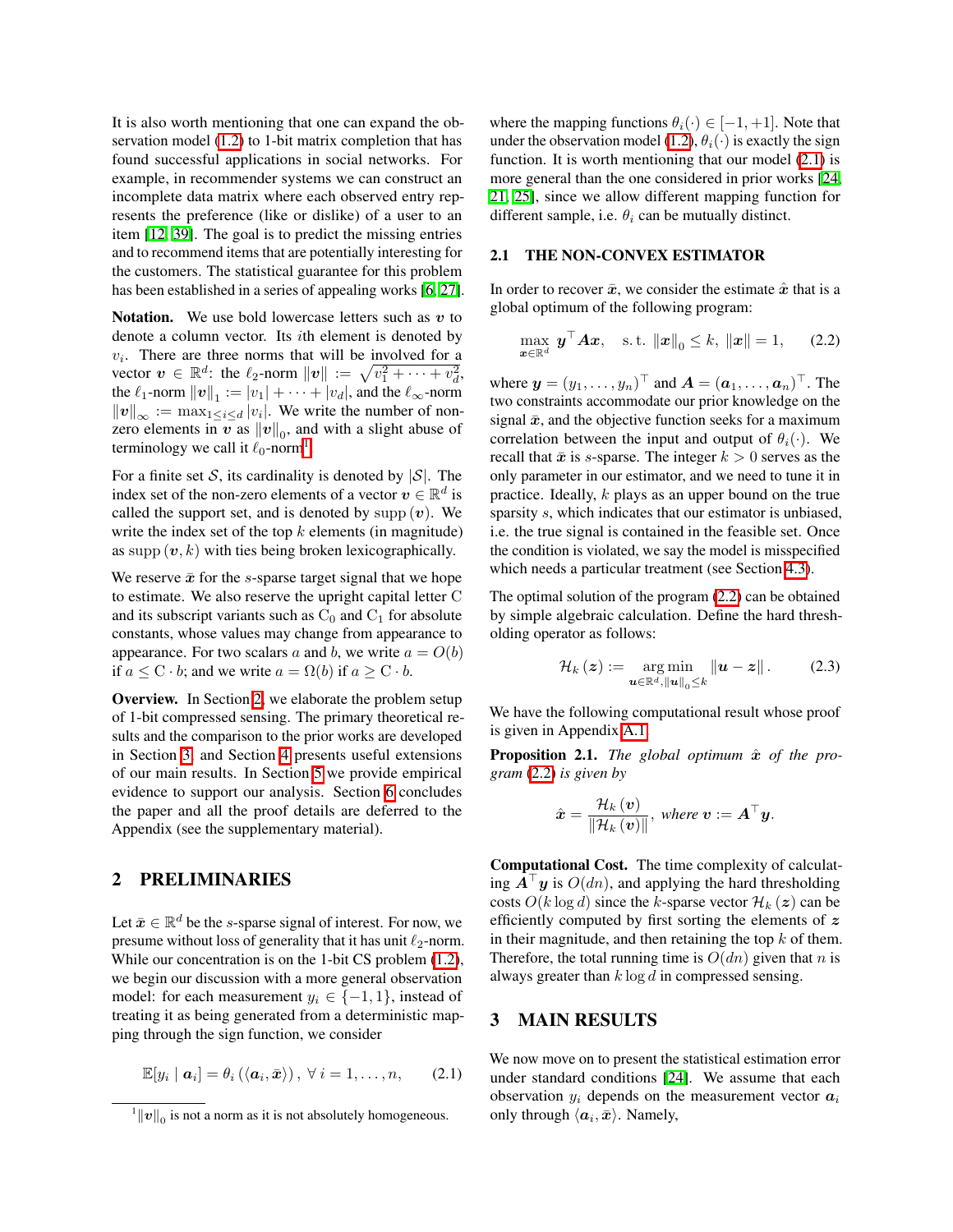<span id="page-3-0"></span>(*A*1) given the inner product  $\langle a_i, \bar{x} \rangle$ ,  $y_i$  and  $a_i$  are conditionally independent.

We will focus on the standard Gaussian design of the sensing vectors. That is,

<span id="page-3-1"></span>(A2) 
$$
a_i \sim N(0, I_{d \times d})
$$
 for all  $i = 1, ..., n$ , and they are mutually independent.

The above sensing scheme offers a clean picture of theoretical understanding. Furthermore, in the context of compressed sensing, we indeed have the control of selecting the sensing vectors. Note that it is possible to relax the assumption to correlated Gaussian design [\[24\]](#page-9-5), or even non-Gaussian measurements [\[2,](#page-8-19) [14\]](#page-8-11).

In order to estimate the *s*-sparse signal  $\bar{x}$  from its nonlinear measurements, we have to confine ourselves to a family of mapping functions. As a matter of fact, if all functions  $\theta_i$  output zero almost surely, then no algorithm is able to recover the underlying signal. Mathematically, the minimum requirement on the functions is that their input and output are correlated. Let

$$
\lambda_i := \mathbb{E}_{g \sim N(0,1)}[g \cdot \theta_i(g)], \ \forall \ i = 1,\ldots,n. \tag{3.1}
$$

In light of  $\boxed{(A1)}$  $\boxed{(A1)}$  $\boxed{(A1)}$  and  $\boxed{(A2)}$  $\boxed{(A2)}$  $\boxed{(A2)}$ ,  $\lambda_i$  essentially characterizes the correlation of interest  $\overline{24}$ . While we do not impose individual condition on  $\lambda_i$ , we need to assume

<span id="page-3-2"></span>(A3) the average correlation 
$$
\lambda := \frac{1}{n} \sum_{i=1}^{n} \lambda_i > 0
$$
.

Again, since we have the freedom to design  $\theta_i(\cdot)$ , we can always replace all  $\theta_i(\cdot)$  with  $-\theta_i(\cdot)$  if we find  $\lambda < 0$ . We remark that a very recent work [\[32\]](#page-9-22) studies the interesting case  $\lambda = 0$  under extra assumptions.

We are now in the position to present performance guarantee of our estimate  $\hat{x}$ . We show that as soon as we collect  $n = O(k \log d)$  measurements, it is possible to accurately approximate the direction of  $\bar{x}$  with high probability from its non-linear measurements.

<span id="page-3-3"></span>**Theorem 3.1.** Assume  $\boxed{(A1)}$  $\boxed{(A1)}$  $\boxed{(A1)}$ ,  $\boxed{(A2)}$  $\boxed{(A2)}$  $\boxed{(A2)}$  and  $\boxed{(A3)}$  $\boxed{(A3)}$  $\boxed{(A3)}$ . Further  $a$ *ssume*  $\|\bar{x}\| = 1$ ,  $\|\bar{x}\|_0 = s$ , and  $k \geq s$ . With probability *at least*  $1 - d^{-10}$ , we have

$$
\|\hat{\boldsymbol{x}}-\bar{\boldsymbol{x}}\| \leq \frac{C}{\lambda} \sqrt{\frac{k \log d}{n}}.
$$

**Remark 3.2.** While our assumption on  $\lambda$  is very mild, it is important to note that in order to obtain near-optimal sample complexity,  $\lambda$  must act as a universal constant, which translates into an implicit requirement that most of the  $\lambda_i$ 's are positive constants. Otherwise, Theorem [3.1](#page-3-3) may offer trivial guarantee. Consider, for example,  $\lambda_1 = \lambda_2 = \ldots \lambda_{n-1} = 0$  and  $\lambda_n = 1$ . It corresponds to  $\lambda = 1/n$  for which we have a trivial upper

bound  $O(\sqrt{nk \log d})$  on the estimation error. This is not surprising since many zero correlations indicate that the sampling power is wasted on the associated samples (and thus recovery is impossible).

Fortunately, we can show that among many prevalent statistical models, the parameter  $\lambda$  acts as a universal nonzero constant, which indicates that the sample complexity of our estimator is near-optimal in light of the fact that the information-theoretic lower bound for infinite-bit CS is  $\Omega(k \log(d/k))$  [\[26\]](#page-9-23).

#### 3.1 NOISELESS 1-BIT CS

Consider the problem  $(1.2)$  where  $\theta_i(g) = \text{sign}(g)$ . With some calculation,

$$
\lambda_i = \mathbb{E}_{g \sim N(0,1)}[g \operatorname{sign}(g)] = \mathbb{E}[|g|] = \sqrt{2/\pi}.
$$

Thus, we obtain the following corollary regarding the sample complexity of our estimator.

Corollary 3.3. *Assume the same conditions as in Theorem* $\overline{3.1}$  *Under the model*  $(1.2)$ *,* 

 $\Pr (||\hat{x} - \bar{x}|| < \epsilon) > 1 - d^{-10}$ 

*for any*  $\epsilon \in (0,1)$  *provided that*  $n = O(\epsilon^{-2}k \log d)$ .

#### 3.2 NOISY 1-BIT CS

In real-world applications, the observations are not only highly quantized, but are also grossly corrupted. In fact, owing to possible systematic errors or human mistakes, the sign may be flipped with some probability. The noisy model can thus be formulated as

<span id="page-3-4"></span>
$$
y_i = \xi_i \operatorname{sign}(\langle \boldsymbol{a}_i, \bar{\boldsymbol{x}} \rangle), \quad \forall \ i = 1, \ \ldots, \ n, \qquad (3.2)
$$

where  $\xi_i$  is independent of  $a_i$  and

$$
Pr(\xi_i = 1) = 1 - p_i, \quad Pr(\xi_i = -1) = p_i
$$

for some  $p_i \in [0, 0.5)$ . This gives a new mapping function and a new correlation parameter as follows:

$$
\theta_i(g) = \text{sign}(g) \cdot \mathbb{E}[\xi_i] = (1 - 2p_i)\text{sign}(g),
$$
  

$$
\lambda_i = \sqrt{2/\pi}(1 - 2p_i).
$$

Corollary 3.4. *Assume the same conditions as in Theorem*  $\overline{3.1}$  *Under the model*  $\overline{(3.2)}$  $\overline{(3.2)}$  $\overline{(3.2)}$ *, for any*  $\epsilon \in (0,1)$ 

$$
\Pr\left(\|\hat{\mathbf{x}} - \bar{\mathbf{x}}\| \leq \epsilon\right) \geq 1 - d^{-10}
$$

provided that  $n = O\left(\left((1-2p)\epsilon\right)^{-2}k\log d\right)$  where  $p =$  $\frac{1}{n} \sum_{i=1}^{n} p_i$ .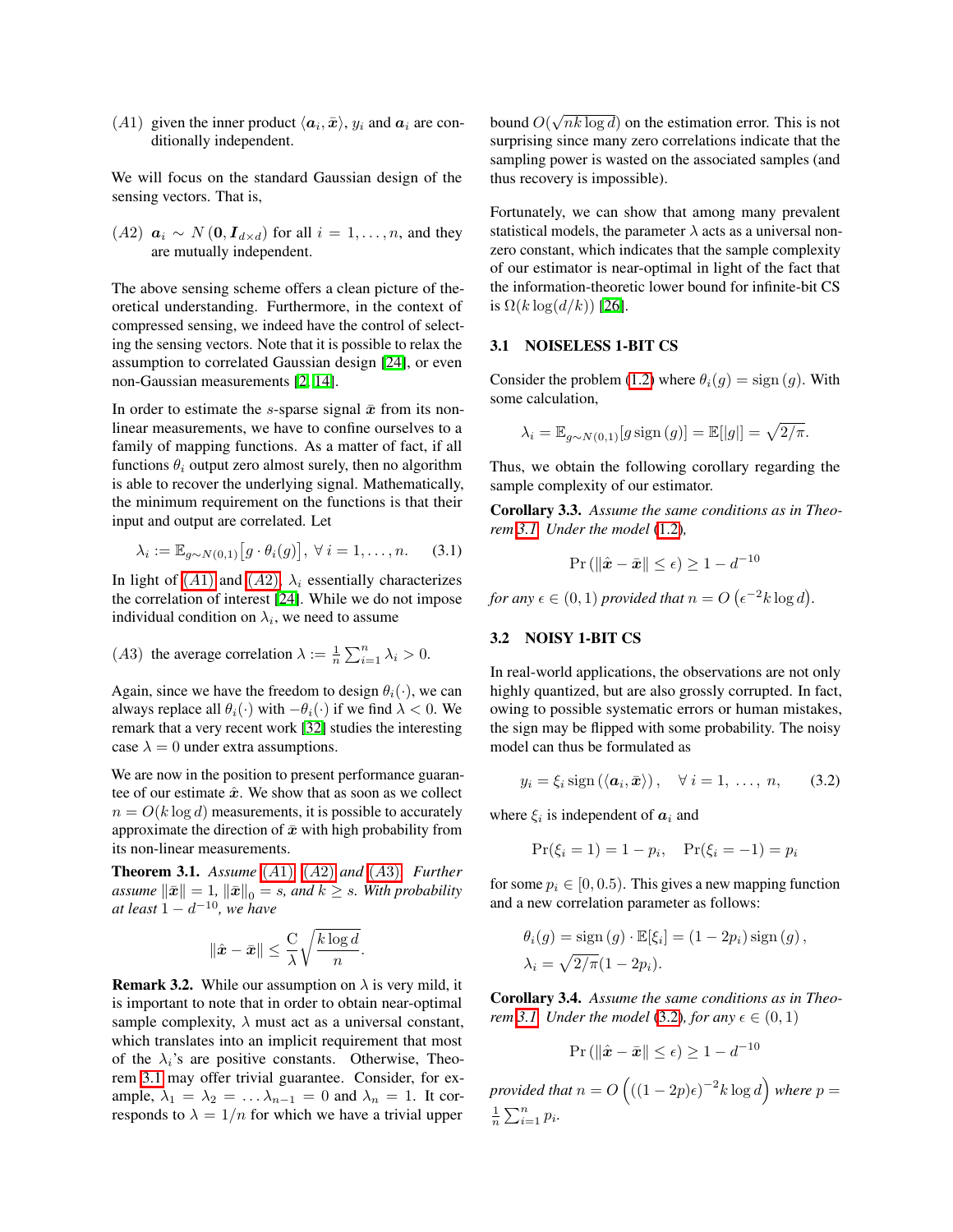#### 3.3 PROOF SKETCH OF THEOREM [3.1](#page-3-3)

Here we sketch the proof and highlight our novelty for the analysis. We defer all technical details to Appendix  $\overline{A}$ . Note that  $\bar{x}$  is a feasible solution to  $(2.2)$ . Owing to the optimality of  $\hat{x}$ , it holds that

$$
\boldsymbol{y}^\top A \hat{\boldsymbol{x}} \geq \boldsymbol{y}^\top A \bar{\boldsymbol{x}}.
$$

With some re-arrangement, we have

$$
\langle -\lambda \bar{\boldsymbol{x}}, \hat{\boldsymbol{x}} - \bar{\boldsymbol{x}} \rangle \le \left\langle \frac{1}{n} \boldsymbol{A}^\top \boldsymbol{y} - \lambda \bar{\boldsymbol{x}}, \hat{\boldsymbol{x}} - \bar{\boldsymbol{x}} \right\rangle.
$$

Since  $\|\bar{x}\| = \|\hat{x}\| = 1$ , it follows that  $\langle -\lambda \bar{x}, \hat{x} - \bar{x} \rangle =$  $\frac{\lambda}{2} \left\| \hat{x} - \bar{x} \right\|^2$ . Thus, we obtain

$$
\frac{\lambda}{2} \|\hat{\boldsymbol{x}} - \bar{\boldsymbol{x}}\|^2 \le \left\langle \frac{1}{n} \boldsymbol{A}^\top \boldsymbol{y} - \lambda \bar{\boldsymbol{x}}, \hat{\boldsymbol{x}} - \bar{\boldsymbol{x}} \right\rangle
$$
  
\n
$$
\le \left\| \frac{1}{n} \boldsymbol{A}^\top \boldsymbol{y} - \lambda \bar{\boldsymbol{x}} \right\|_{\infty} \cdot \left\| \hat{\boldsymbol{x}} - \bar{\boldsymbol{x}} \right\|_1
$$
  
\n
$$
\le \left\| \frac{1}{n} \boldsymbol{A}^\top \boldsymbol{y} - \lambda \bar{\boldsymbol{x}} \right\|_{\infty} \cdot \sqrt{2k} \left\| \hat{\boldsymbol{x}} - \bar{\boldsymbol{x}} \right\|_1
$$
  
\n(3.3)

where the second inequality follows from Hölder's inequality. For the third inequality, it follows from the facts that  $\|\boldsymbol{v}\|_1 \leq \sqrt{\|\boldsymbol{v}\|_0} \cdot \|\boldsymbol{v}\|$  for all  $\boldsymbol{v} \in \mathbb{R}^d$  and that  $\|\hat{\boldsymbol{x}} - \bar{\boldsymbol{x}}\|_{0} \leq 2k$ . Dividing both sides by  $\|\hat{\boldsymbol{x}} - \bar{\boldsymbol{x}}\|$  gives

$$
\|\hat{\boldsymbol{x}} - \bar{\boldsymbol{x}}\| \le \frac{\sqrt{2k}}{\lambda} \left\| \frac{1}{n} \boldsymbol{A}^\top \boldsymbol{y} - \lambda \bar{\boldsymbol{x}} \right\|_{\infty}.
$$
 (3.4)

It remains to upper bound the infinity norm.

<span id="page-4-0"></span>**Lemma 3.5** ( $[45]$ ). *Assume*  $\overline{(A1)}$  $\overline{(A1)}$  $\overline{(A1)}$  *and*  $\overline{(A2)}$  $\overline{(A2)}$  $\overline{(A2)}$ *. Then for all*  $i = 1, \ldots, n$ *, it holds that*  $\mathbb{E}[a_i y_i] = \lambda_i \overline{x}$ *.* 

In particular, Lemma  $3.5$  implies  $\frac{1}{n}A^{\top}y - \lambda \bar{x} =$ <br> $\frac{1}{n}\sum_{n=1}^{n} (a_iy_i - \mathbb{E}[a_iy_i])$ . Hence we can apply Hoeffd  $\frac{1}{n}\sum_{i=1}^{n} (a_i y_i - \mathbb{E}[a_i y_i])$ . Hence, we can apply Hoeffding's inequality to show that the sum of independent random variables concentrates around its mean with high probability. This is formally stated below.

<span id="page-4-2"></span>**Lemma 3.6.** *Consider the observation model* [\(2.1\)](#page-2-3). As*sume* (*A*[1\)](#page-3-0)*,* (*A*[2\)](#page-3-1) *and* (*A*[3\)](#page-3-2)*. With probability at least*  $1 - d^{-10}$  *(over the random draw of A) it holds that* 

$$
\left\|\frac{1}{n}\mathbf{A}^\top \mathbf{y} - \lambda \bar{\mathbf{x}}\right\|_{\infty} \leq C\sqrt{\frac{\log d}{n}}
$$

*for some absolute constant* C *>* 0*.*

Applying the inequality of the above lemma, we obtain Theorem [3.1.](#page-3-3) □

<span id="page-4-4"></span>Remark 3.7 (Decomposition of Estimation Error). As can be seen from the proof, if  $\bar{x}$  belongs to a generic constraint set  $K$ , then we can tailor our analysis as follows. First, we will solve

$$
\max_{\bm{x}} \; \bm{y}^{\top} \bm{A} \bm{x}, \quad \text{s.t.} \; \bm{x} \in \mathcal{K}.
$$

We present the closed-form solution for certain  $K$  (a solution for general *K* is hard to derive). Let  $v = A^{\dagger} y$ .

- $\mathcal{K} = \{ \mathbf{x} \in \mathbb{R}^d : ||\mathbf{x}||_0 \le k, ||\mathbf{x}|| = 1, \mathbf{x} \ge 0 \}.$  Let  $S = \{i : v_i > 0\}$  and  $m = |S|$ . If  $m > k$ , redefine *S* as the index set of the *k* largest elements of *v*. The global optimum  $\hat{x}$  for such  $K$  is given as follows: if  $m = 0$ , then  $\hat{x}$  is the *i*th standard basis vector where  $i$  is the index of the largest entry of  $v$ ; otherwise  $\hat{x} = v_s / ||v_s||$  where  $v_s$  is obtained by setting all elements of *v* outside *S* to zero.
- $\mathcal{K} = {\mathbf{x} : ||\mathbf{x}||_0 \le k, \mathbf{x} \in \{-1, 0, 1\}^d\}}$ . Let  $S =$  $\mathrm{supp}\left(\boldsymbol{v},k\right)$ . Then  $\hat{\boldsymbol{x}} = \mathrm{sign}\left(\boldsymbol{v}_S\right)$ .

Now suppose that we are able to obtain a global optimum  $\bar{x}$ . Then following the same reasoning,  $(3.3)$  becomes

<span id="page-4-3"></span><span id="page-4-1"></span>
$$
\frac{\lambda}{2} \left\| \hat{\boldsymbol{x}} - \bar{\boldsymbol{x}} \right\|^2 \le \left\| \frac{1}{n} \boldsymbol{A}^\top \boldsymbol{y} - \lambda \bar{\boldsymbol{x}} \right\|_{\infty} \cdot \rho_{\mathcal{K}} \left\| \hat{\boldsymbol{x}} - \bar{\boldsymbol{x}} \right\|, (3.5)
$$

where

$$
\rho_K := \max_{z \in K - K} \frac{\|z\|_1}{\|z\|} \tag{3.6}
$$

is the restricted induced norm which is completely characterized by the signal structure *K*. While  $\rho_K \leq \sqrt{\|z\|_0}$ for general  $K$ , it is possible to show an improved bound for specific  $K$ . For instance, if  $K$  is the set of *s*-sparse  $\alpha$ -strongly-decaying signals [\[13\]](#page-8-20) for some  $\alpha \geq 2$ , then  $\rho_K$  acts as an absolute constant, which implies that the sample complexity in Theorem  $\overline{3.1}$  can be improved to  $O(\log d)$ . On the other hand, Lemma  $3.6$  tells us that the infinity norm in  $(3.5)$  is oblivious of K (but depends on the distribution of *A* and observation model). Therefore, if one is interested in a sensing matrix *A* with heavytailed distributions, it suffices to derive a new bound as what we did in Lemma [3.6.](#page-4-2)

#### 3.4 COMPARISON TO PRIOR WORKS

We first compare with two of the most important works on 1-bit CS  $[24, 25]$  $[24, 25]$  $[24, 25]$ . Both of them proposed to recover a signal with a generic structure *K*. Regarding theoretical guarantee,  $[24]$ , Theorem 1.1] implies that to obtain  $\|\hat{\boldsymbol{x}} - \bar{\boldsymbol{x}}\| \leq \epsilon$ , the sample size  $n = O\left(\epsilon^{-4} k \log(d/k)\right)$ which is worse than what we derived in Theorem  $3.1$ in terms of the dependence on  $\epsilon$ . Though [25], Theorem 2.1] improved the sample complexity to  $n =$  $O\left(\epsilon^{-2}k\log(d/k)\right)$ , their proof is technically involved (e.g. they applied high-dimensional geometric arguments)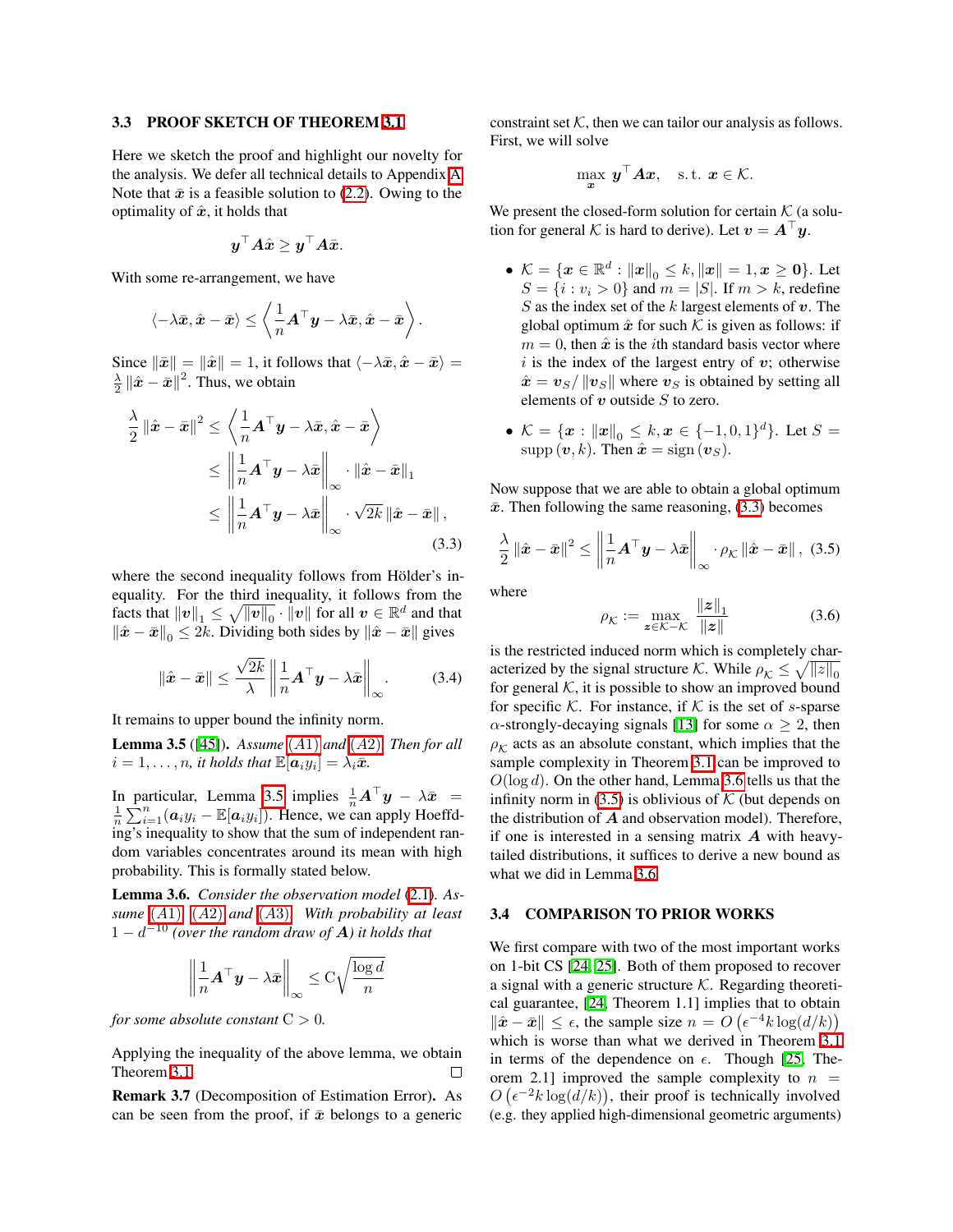even specifying  $K$  as the sparsity constraint. In contrast, we depart from their theoretical analysis and reach the same guarantee with fundamental facts in probability theory. Our analysis (Remark  $\overline{3.7}$ ) shows the decomposition of estimation error which is useful to develop new results for different sensing schemes and signal structures.

In the seminal work of  $[20]$ , a lower bound on the statistical error of sparse approximation was established, and a non-convex program was proposed to achieve the lower bound up to some logarithmic factor. Notably, their guarantee is uniform, meaning that a single draw of the sensing vectors ensures recovery of all sparse signals, whereas our result is specified to a particular signal. Their sample complexity is  $n = O(\epsilon^{-1} k \log d)$ , which has a better dependence on  $\epsilon$  than this work. However, due to the non-convex nature, it is not clear how to solve their program in polynomial time. As a matter of fact, an iterative algorithm was devised with compelling performance in practical problems, but it lacks theoretical backend on the convergence behavior.

It is worth noting that  $[46]$ , Theorem 4.3] claimed a sample complexity bound of  $O(s)$  for certain type of  $K$ . However, this may not be the true sample complexity since in order to fulfill their conditions, one needs  $O(s \log d)$  samples.

# <span id="page-5-0"></span>4 EXTENSIONS

Theorem [3.1](#page-3-3) offers near-optimal guarantee on recovering the direction of the signal  $\bar{x}$ . In this section, we discuss when we can recover its support set, and even its magnitude under extra conditions. In this section, we focus on the elementary case that  $\bar{x}$  is *s*-sparse.

#### 4.1 SUPPORT RECOVERY

We first describe when our estimator reliably detects the support of  $\bar{x}$ . We would like point out that in some applications such as medical diagnosis, it is of crucial importance to discover the determinants of a disease (i.e. support recovery). Intuitively, a factor can be identified only when it has "sufficient" impact on the disease. This notion of significance is characterized by the following mathematical quantity:

$$
\bar{x}_{\min} := \min_{i \in \text{supp}(\bar{x})} |\bar{x}_i|.
$$
 (4.1)

Throughout the paper, we consider  $\bar{x}_{\min} \neq 0$ , i.e. the signal of interest is non-zero. We utilize a well-known fact to derive the guarantee of support set of  $\bar{x}$ .

<span id="page-5-1"></span>**Lemma 4.1.** *For a given signal*  $\bar{x}$ *, if* 

$$
\|\boldsymbol{x}-\bar{\boldsymbol{x}}\|<\bar{\boldsymbol{x}}_{\min},
$$

*then it holds that* supp  $(\bar{x}) \subset \text{supp}(\bar{x})$ *.* 

The lemma can be proved by algebra (see Appendix  $\overline{A.5}$ ), and has been widely used in the literature [\[37\]](#page-9-3). In allusion to Theorem  $\overline{3.1}$  (that is, let the right-hand side therein be less than  $\bar{x}_{\text{min}}$ ), we show that the support set of  $\bar{x}$  is contained in that of our estimate.

<span id="page-5-2"></span>Theorem 4.2. *Assume the same conditions as in Theorem* $\overline{3.1}$  *Then* supp  $(\bar{x}) \subset \text{supp}(\hat{x})$  *provided that* 

$$
\bar{x}_{\min} > \frac{C}{\lambda} \sqrt{\frac{k \log d}{n}}.
$$

*In particular, if we know exactly the sparsity of*  $\bar{x}$ *, we*  $have \text{ supp } (\bar{x}) = \text{supp } (\hat{x})$ .

**Remark 4.3.** In the special case that  $\bar{x}$  is a binary vector, the above theorem indicates exact signal recovery under near-optimal sample complexity.

**Remark 4.4.** The proof of Lemma [4.1](#page-5-1) essentially suggests that the minimum condition for support recovery is  $\|\hat{x} - \bar{x}\|_{\infty} < \bar{x}_{\min}$ . Yet we conjecture that even with such condition Theorem  $\overline{4.2}$  may not be significantly improved. Suppose that *N* samples suffice for support recovery of  $\bar{x}$ . Consider a two-step scheme of sparse approximation: 1) recover support; 2) linear regression restricted on the obtained support set. Since the second step needs *k* samples, the total sample size is  $N + k$ . As lower bound of sparse approximation is  $k \log(d/k)$  we must have  $N \geq k \log(d/k)$ .

#### <span id="page-5-5"></span>4.2 NORM ESTIMATION

In this section we consider  $\|\bar{x}\| \leq R$  where R is known, and we hope to estimate the norm of  $\bar{x}$ . In general, this is impossible in that the sign function will absorb the magnitude information. Thus, we shall make a further assumption for the data acquisition procedure:

<span id="page-5-3"></span>
$$
y_i = sign\left(\langle \boldsymbol{a}_i, \bar{\boldsymbol{x}}\rangle + b_i\right), \ \forall \ i = 1, \dots, n, \qquad (4.2)
$$

where  $b_i$  are manually added noise which is known to us. The above observation model is equivalent to

$$
y_i = \text{sign}\left(\langle \mathbf{a}'_i, \bar{\mathbf{x}}'\rangle\right), \ \forall \ i = 1, \ldots, n,
$$

where

$$
\mathbf{a}'_i = \begin{pmatrix} \mathbf{a}_i \\ b_i/R \end{pmatrix}, \quad \bar{\mathbf{x}}' = \frac{1}{\sqrt{\|\bar{\mathbf{x}}\|^2 + R^2}} \begin{pmatrix} \bar{\mathbf{x}} \\ R \end{pmatrix}
$$

*.*

Note that the norm of  $\bar{x}$  has been encoded into  $\bar{x}'$  and  $y_i$ bears the information of  $b_i$ , which together paves the way for norm estimation. Also, all the  $a_i'$  are i.i.d. standard Gaussian random vectors provided that

<span id="page-5-4"></span> $(A4)$   $b_i \sim N(0, R^2)$  for all  $i = 1, \ldots, n$ , they are mutually independent, and are independent from all *ai*.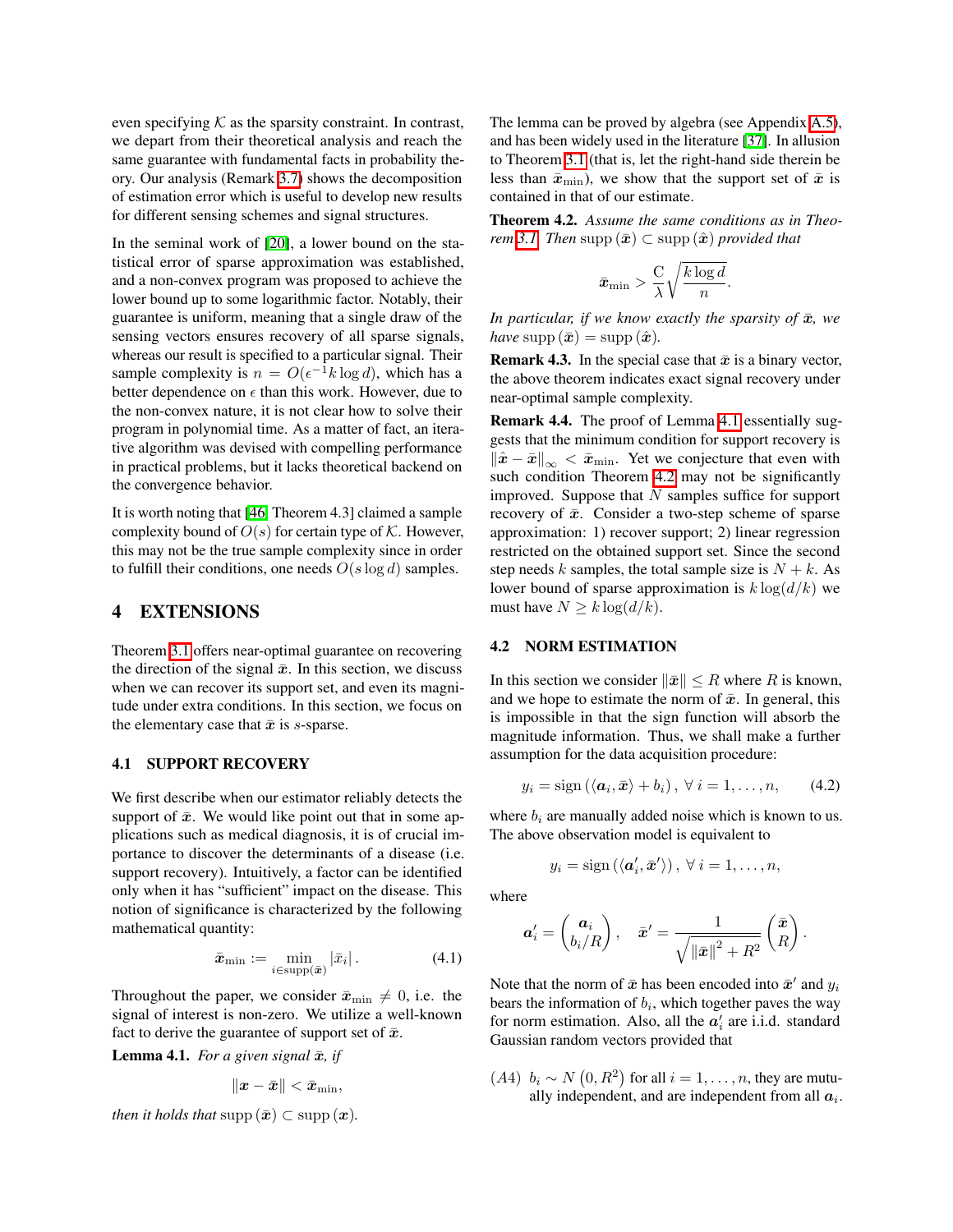Since  $\bar{x}$ ' is an  $(s + 1)$ -sparse signal, and has unit  $\ell_2$ -norm, the estimation of  $\bar{x}$ <sup> $\prime$ </sup> from [\(4.2\)](#page-5-3) can be reduced to that of  $\bar{x}$  from  $(1.2)$  through the following augmented program:

<span id="page-6-1"></span>
$$
\max_{\bm{x}' \in \mathbb{R}^{d+1}} \bm{y}^{\top} \bm{A}' \bm{x}', \quad \text{s.t. } \|\bm{x}'\|_0 \leq k, \ \|\bm{x}'\| = 1, \tag{4.3}
$$

where  $A' = (a'_1, \ldots, a'_n)^\top$  and  $k \geq s + 1$ . Proposition  $[2.1]$  immediately gives the global optimum of  $(4.3)$ :

$$
\hat{\mathbf{x}}' = \mathcal{H}_k\left( (\mathbf{A}')^\top \mathbf{y} \right) / \left\| \mathcal{H}_k\left( (\mathbf{A}')^\top \mathbf{y} \right) \right\|. \tag{4.4}
$$

With the optimal solution, we are able to evaluate the magnitude of  $\bar{x}$ , as presented in the following theorem.

<span id="page-6-2"></span>Theorem 4.5. *Consider the statistical model* [\(4.2\)](#page-5-3)*. Assume*  $\overline{(A1)}$  $\overline{(A1)}$  $\overline{(A1)}$ ,  $\overline{(A2)}$  $\overline{(A2)}$  $\overline{(A2)}$ ,  $\overline{(A3)}$  $\overline{(A3)}$  $\overline{(A3)}$  *and*  $\overline{(A4)}$  $\overline{(A4)}$  $\overline{(A4)}$ *. Further assume that*  $\|\bar{x}\| \leq R$ ,  $\|\bar{x}\|_0 = s$ , and  $k \geq s + 1$ . Write  $\hat{x}'$  as

$$
\hat{\bm{x}}' = \frac{(\bm{x}_0;~t_0)}{\sqrt{\|\bm{x}_0\|^2 + t_0^2}}.
$$

*With probability at least*  $1 - d^{-10}$  *over the random draw of A, we either have*

$$
\left\|\frac{R}{\|\boldsymbol{x}_0\|}\boldsymbol{x}_0-\bar{\boldsymbol{x}}\right\|\leq \frac{C\cdot R}{\lambda}\sqrt{\frac{k\log d}{n}}
$$

*in the case*  $t_0 = 0$  (*thus*  $\|\boldsymbol{x}_0\| \neq 0$ *); or have* 

$$
\left\| \frac{R}{t_0} \boldsymbol{x}_0 - \bar{\boldsymbol{x}} \right\| \leq \frac{C \cdot R}{\lambda} \sqrt{\frac{k \log d}{n}}
$$

*in the case*  $t_0 \neq 0$ *.* 

Remark 4.6. Interestingly, our theorem implies that when  $t_0 = 0$  (i.e. the manually added noise does not play a role in estimation),  $\frac{R}{||x_0||}x_0$  is a good approximation to  $\bar{x}$ . In other words, the norm of  $\bar{x}$  is extremely close (or even equal) to *R*. This result can be interpreted from another perspective: once we know the norm of  $\bar{x}$  in advance, say  $\|\bar{x}\| = R$ , it is easy to see that  $\bar{x}/R$  is feasible to program  $(2.2)$ , and Theorem  $3.1$  already implies

$$
\left\|\hat{\boldsymbol{x}} - \frac{\bar{\boldsymbol{x}}}{R}\right\| \leq \frac{C}{\lambda} \sqrt{\frac{k \log d}{n}},
$$

which is precisely the first inequality in Theorem  $4.5$  by noticing  $x_0 = \hat{x}$  when  $t_0 = 0$ . Namely, there is no need to consider model  $(4.2)$ .

The analysis for  $t_0 \neq 0$  follows from Theorem 4 in [\[21\]](#page-9-9), which showed that as soon as we have a good approximation to the direction of  $\bar{x}$ , it is possible to estimate the magnitude if the conditions in Theorem  $\overline{4.5}$  are fulfilled. However, the scenario  $t_0 = 0$  was not addressed therein, and we make efforts to draw a formal analysis. See Appendix [A.6](#page-0-2) for a full proof.

#### <span id="page-6-0"></span>4.3 MODEL MISSPECIFICATION

In our previous discussion, we always assume that the sparsity *k* is equal to, or greater than the true sparsity *s*, i.e. the true signal is contained in the feasible set. However, sometimes we may choose  $k < s$  in that we are not aware of *s*. As a result, recovery of  $\bar{x}$  is impossible but we can still hope to approximate its *k* largest (i.e. most important) components to a high precision.

We now elaborate the new results under the misspecified model. One notable fact is that even when  $k < s$ , the normalized sparse vector  $\mathcal{H}_k(\bar{x})$  is feasible to the non-convex program  $(2.2)$ . Therefore, for sparse approximation we may apply the same induction and obtain the following.

<span id="page-6-3"></span>Theorem 4.7. *Assume the same conditions as in Theorem* [3.1](#page-3-3) but  $k < s$ . With probability at least  $1 - d^{-10}$ ,

$$
\|\hat{\boldsymbol{x}} - \boldsymbol{z}\| \leq \frac{C}{\lambda} \sqrt{\frac{k \log d}{n}} + \sqrt{2k} \left\|\boldsymbol{z} - \bar{\boldsymbol{x}}\right\|_{\infty},
$$
  
where  $\boldsymbol{z} := \frac{\mathcal{H}_k(\bar{\boldsymbol{x}})}{\|\mathcal{H}_k(\bar{\boldsymbol{x}})\|}.$ 

The proof can be found in Appendix  $\overline{A.4}$ . The second term on the right-hand side is the price we pay for model misspecification, and it vanishes as soon as  $k \geq s$ . It is worth mentioning that it depends exclusively on the nature of the signal  $\bar{x}$  rather than on the data acquisition procedure. If the *s*-sparse signal  $\bar{x}$  has a light tail, i.e. the first *k* components dominate the magnitude, then  $\hat{x}$ behaves as a good estimate. To see this, let us write  $\bar{x}$  =  $(\bar{x}_1, \ldots, \bar{x}_s, 0, \ldots, 0)$  in descending order (according to the magnitude of the elements). In this way  $\mathcal{H}_k(\bar{x}) =$  $(\bar{x}_1, \ldots, \bar{x}_k, 0, \ldots, 0)$ . Let us denote  $\alpha = ||\mathcal{H}_k(\bar{x})||$  for now. It follows that

<span id="page-6-4"></span>
$$
\|\boldsymbol{z} - \bar{\boldsymbol{x}}\|_{\infty} = \max\left\{ \left( \frac{1}{\alpha} - 1 \right) |\bar{x}_1|, |\bar{x}_{k+1}| \right\}. (4.5)
$$

If the *k* leading components dominate the remaining, then  $\alpha \approx 1$  and  $|\bar{x}_{k+1}| \approx 0$  hold simultaneously. As a consequence,  $||z - \bar{x}||_{\infty}$  is close to zero, under which Theorem  $\frac{4.7}{1}$  implies that we can accurately identify the principal direction of  $\bar{x}$  given sufficient measurements.

Now we move on to discuss the support recovery of the top *k* elements. In light of Lemma  $\overline{4.1}$ , the support of  $\hat{x}$  is consistent with that of  $\mathcal{H}_k(\bar{\mathbf{x}})$  as soon as the sample size  $n = O\left((\lambda |\bar{x}_k|)^{-2}k \log d\right)$  and

$$
\sqrt{2k}\left\| \boldsymbol{z} - \bar{\boldsymbol{x}} \right\|_{\infty} < \left| \bar{x}_k \right|.
$$

Consider in  $(4.5)$  that the infinite norm is given by  $(1/\alpha -$ 1)  $|\bar{x}_1|$ . It follows that a sufficient condition for support recovery is

$$
|\bar{x}_{k+1}| \le \left(\frac{1}{\alpha} - 1\right)|\bar{x}_1| < \frac{|\bar{x}_k|}{\sqrt{2k}}.
$$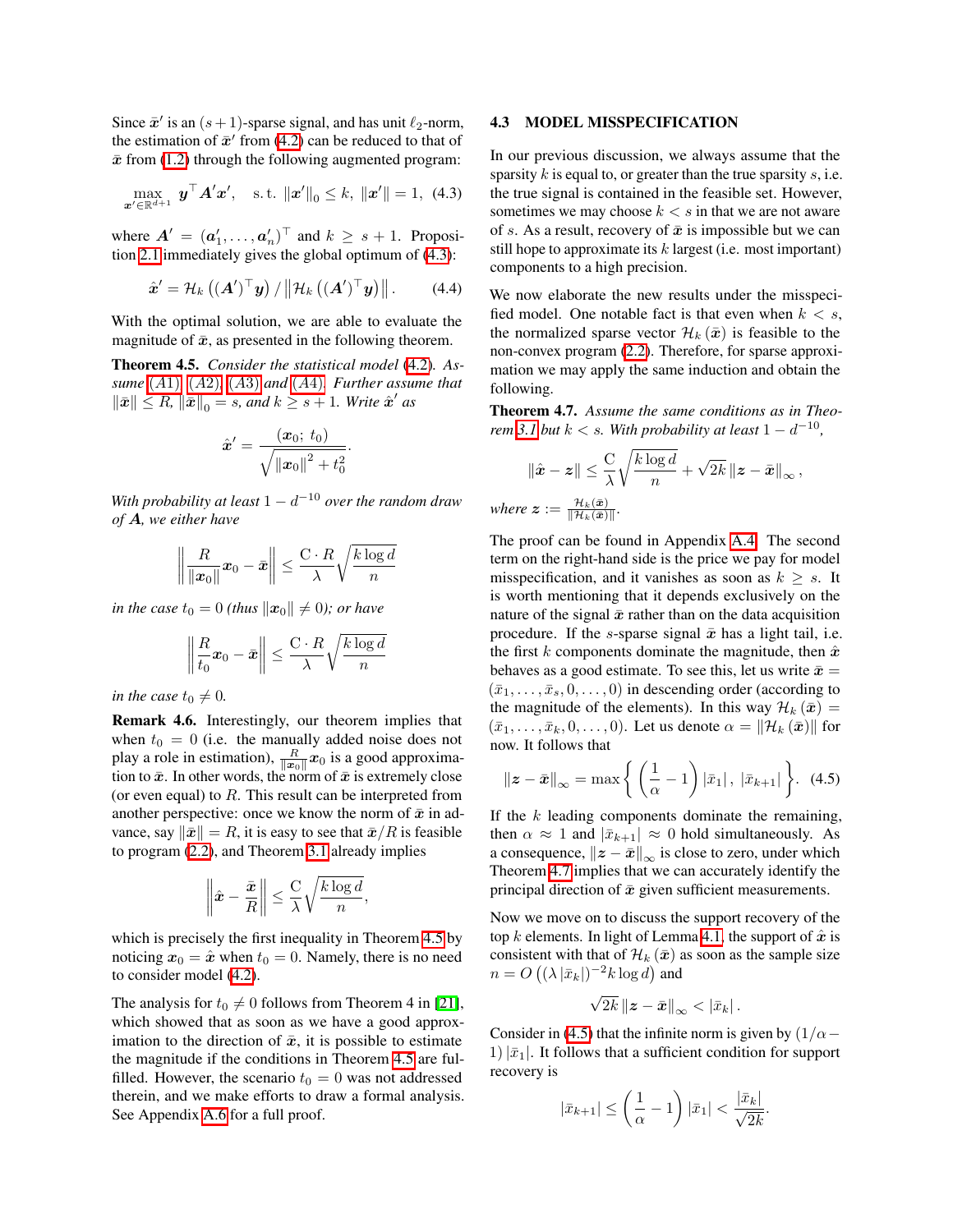The first inequality, which upper bounds  $|\bar{x}_{k+1}|$ , indicates that for our purpose, the elements outside of the support of interest cannot be too large. The second inequality, which lower bounds  $|\bar{x}_k|$ , tells that those inside of the support need to have sufficient magnitude.

Lastly, as we discussed in Section  $\overline{4.2}$ , a good approximation to the direction of  $\mathcal{H}_k(\bar{\mathbf{x}})$  implies a good estimation of the norm. We remark that this observation holds for a misspecified model as well.

# <span id="page-7-0"></span>5 EXPERIMENTS

This section is dedicated to examining the statistical error rate and robustness of the our estimator. We focus on the noiseless model  $(1.2)$ , and will compare with the Lasso es-timator [\[25\]](#page-9-21) which showed state-of-the-art performance.

Settings. We implement our algorithm and the one of [\[25\]](#page-9-21) in Matlab 2018, and perform all the experiments on a single server which has two 3.2 GHz Intel Xeon processors, each of which has 8 cores. The sensing vectors are chosen as i.i.d. standard Gaussian. For the *s*-sparse signal  $\bar{x}$ , we first randomly choose the support set in a uniform manner, and draw each non-zero element from an i.i.d. uniform distribution over the interval  $[-1000, 1000]$ . For each experiment to be presented, we generate 100 i.i.d. copies of the true signal  $\bar{x}$  and report the averaged performance. If not specified, we always set  $k = s$ .

Sparse Approximation. We study how the estimation error  $\|\hat{\mathbf{x}} - \bar{\mathbf{x}}\|$  varies with the sample size *n*. We fix the sparsity  $s = 20$ , and consider the dimension  $d = 2000$ and  $d = 10,000$ . For each  $d$ , we increase  $n$  from 10 to 10,000, and for each configuration of  $(d, n)$  we generate the sensing vectors as aforementioned. The error curves are plotted in Figure  $\boxed{1}$ . It shows that the reconstruction error of our method decays much faster than  $[25]$ , and it turns out that their estimator incurs large error when the dimension is increased. In contrast, our algorithm consistently produces accurate estimate.



<span id="page-7-1"></span>Figure 1: Approximation error against sample size.

Support Recovery. We use the same setting as in sparse approximation, but plot the cardinality of the symmetric difference between supp  $(\hat{x})$  and supp  $(\bar{x})$ . Since [\[25\]](#page-9-21) may output arbitrarily dense solution, for fair comparison we apply hard thresholding with the true sparsity to their



<span id="page-7-2"></span>Figure 2: Support recovery error against sample size.



<span id="page-7-3"></span>Figure 3: Norm estimation error against sample size.

original estimate. Note that if their original estimate already recovers the support, our post-processing does not hurt it. In this way, the maximum error of both methods is 40 (since *s* = 20), and zero error indicates perfect support recovery. Again, we observe in Figure  $2$  that our estimator outperforms the state-of-the-art.

Norm Estimation. We use the estimate presented in Theorem  $\left| 4.5 \right|$  $\left| 4.5 \right|$  $\left| 4.5 \right|$  to approximate the signal  $\bar{x}$  with  $\left\| \bar{x} \right\| \leq R$ . We choose  $\overline{R} = 2 ||\overline{x}||$ , and illustrate the absolute and relative errors in Figure  $\beta$ . Note that we did not compare with [\[25\]](#page-9-21) because norm estimation was not addressed therein. The figure shows that once we have sufficient samples, it is possible to accurately evaluate the norm with the data collection scheme in Section [4.2.](#page-5-5)

**Model Misspecification.** In Figure  $\overline{4}$  we record the estimation error (in logarithmic scale) of the direction of  $\mathcal{H}_k(\bar{x})$  when  $k < s$ . We observe that even in this challenging scenario our estimate possesses a small error. This matches our theoretical guarantee that our estimator is resilient to model misspecification. It is noticeable that the curve of  $k = 1$  bumps more often than others. The reason is that when  $k = 1$ , the problem boils down to hitting the unique non-zero position, and the estimation error per signal is either 0 or 2 (which results in the bumping phenomenon).



<span id="page-7-4"></span>Figure 4: Approximation error of the leading *k* components of our method under model misspecification. The true sparsity is 20.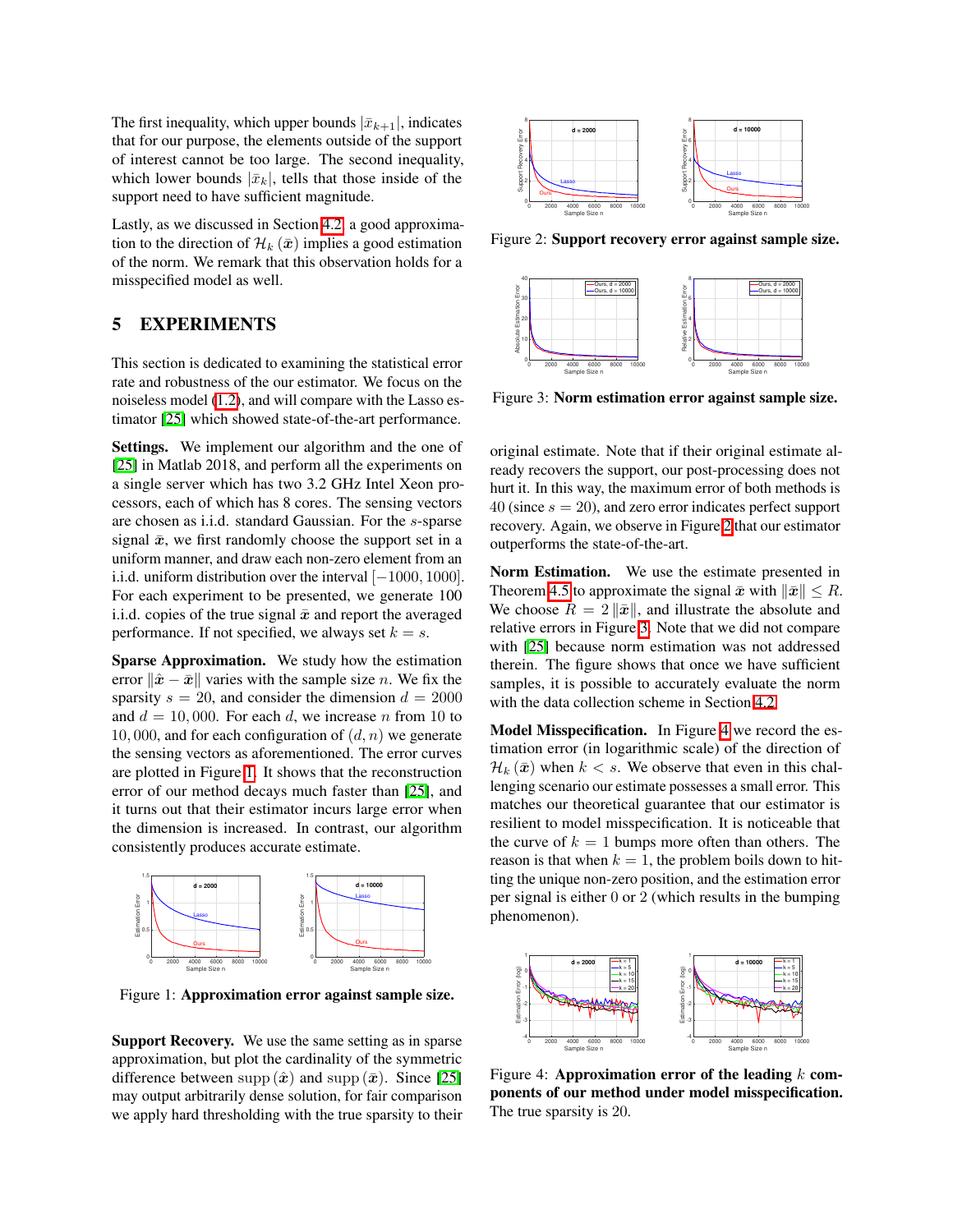# <span id="page-8-18"></span>6 CONCLUSION

In this paper, we have studied an efficient estimator for recovering a sparse signal from its binary measurements. On the computational side, the estimate can be obtained by a one-step hard thresholding operator which enjoys economic computational and memory cost. On the statistical side, we have shown that the estimation error matches the information-theoretic lower bound up to some logarithmic factor. We have also extended our results to support recovery and norm estimation, and have proved near-optimal error rate in these scenarios. For the estimation of all the three facets of a sparse signal, we have offered rigorous theoretical evidence that our estimator is robust to model misspecification. Finally, we have demonstrated through a comprehensive set of experiments that the practical performance of our estimator matches perfectly our analysis.

#### ACKNOWLEDGEMENTS

We thank Jing Wang and Chicheng Zhang for insightful discussions, and thank the anonymous reviewers for helpful comments. This work is supported by the startup funding from Stevens Institute of Technology.

# References

- <span id="page-8-13"></span>[1] J. Acharya, A. Bhattacharyya, and P. Kamath. Improved bounds for universal one-bit compressive sensing. In *Proceedings of the IEEE International Symposium on Information Theory*, pages 2353– 2357, 2017.
- <span id="page-8-19"></span>[2] A. Ai, A. Lapanowski, Y. Plan, and R. Vershynin. One-bit compressed sensing with non-Gaussian measurements. *Linear Algebra and its Applications*, 441:222–239, 2014.
- <span id="page-8-15"></span>[3] E. Arias-Castro, E. J. Candès, and M. A. Davenport. On the fundamental limits of adaptive sensing. *IEEE Transactions on Information Theory*, 59(1):472–481, 2013.
- <span id="page-8-14"></span>[4] P. Awasthi, M. Balcan, and P. M. Long. The power of localization for efficiently learning linear separators with noise. *Journal of the ACM*, 63(6):50:1– 50:27, 2017.
- <span id="page-8-10"></span>[5] R. G. Baraniuk, S. Foucart, D. Needell, Y. Plan, and M. Wootters. Exponential decay of reconstruction error from binary measurements of sparse signals. *IEEE Transactions on Information Theory*, 63(6):3368–3385, 2017.
- <span id="page-8-17"></span>[6] S. A. Bhaskar. Probabilistic low-rank matrix completion from quantized measurements. *Journal of Machine Learning Research*, 17(60):1–34, 2016.
- <span id="page-8-5"></span>[7] T. Blumensath and M. E. Davies. Iterative hard thresholding for compressed sensing. *Applied and Computational Harmonic Analysis*, 27(3):265–274, 2009.
- <span id="page-8-6"></span>[8] P. Boufounos and R. G. Baraniuk. 1-bit compressive sensing. In *Proceedings of the 42nd Annual Conference on Information Sciences and Systems*, pages 16–21, 2008.
- <span id="page-8-2"></span>[9] T. T. Cai, W. Liu, and X. Luo. A constrained  $\ell_1$ minimization approach to sparse precision matrix estimation. *Journal of the American Statistical Association*, 106(494):594–607, 2011.
- <span id="page-8-4"></span>[10] E. J. Candès and T. Tao. Decoding by linear programming. *IEEE Transactions on Information Theory*, 51(12):4203–4215, 2005.
- <span id="page-8-0"></span>[11] S. S. Chen, D. L. Donoho, and M. A. Saunders. Atomic decomposition by basis pursuit. *SIAM Journal on Scientific Computing*, 20(1):33–61, 1998.
- <span id="page-8-16"></span>[12] M. A. Davenport, Y. Plan, E. van den Berg, and M. Wootters. 1-bit matrix completion. *Information and Inference: A Journal of the IMA*, 3(3):189–223, 2014.
- <span id="page-8-20"></span>[13] M. A. Davenport and M. B. Wakin. Analysis of orthogonal matching pursuit using the restricted isometry property. *IEEE Transactions on Information Theory*, 56(9):4395–4401, 2010.
- <span id="page-8-11"></span>[14] S. Dirksen and S. Mendelson. Non-gaussian hyperplane tessellations and robust one-bit compressed sensing. *CoRR*, abs/1805.09409, 2018.
- <span id="page-8-3"></span>[15] D. L. Donoho. Compressed sensing. *IEEE Transactions on Information Theory*, 52(4):1289–1306, 2006.
- <span id="page-8-1"></span>[16] J. Fan and Y. Fan. High dimensional classification using features annealed independence rules. *Annals of Statistics*, 36(6):2605–2637, 2008.
- <span id="page-8-9"></span>[17] J. Fan and R. Li. Variable selection via nonconcave penalized likelihood and its oracle properties. *Journal of the American Statistical Association*, 96(456):1348–1360, 2001.
- <span id="page-8-12"></span>[18] S. Gopi, P. Netrapalli, P. Jain, and A. V. Nori. Onebit compressed sensing: Provable support and vector recovery. In *Proceedings of the 30th International Conference on Machine Learning*, pages 154–162, 2013.
- <span id="page-8-8"></span>[19] X. Huang and M. Yan. Nonconvex penalties with analytical solutions for one-bit compressive sensing. *Signal Processing*, 144:341–351, 2018.
- <span id="page-8-7"></span>[20] L. Jacques, J. N. Laska, P. T. Boufounos, and R. G. Baraniuk. Robust 1-bit compressive sensing via